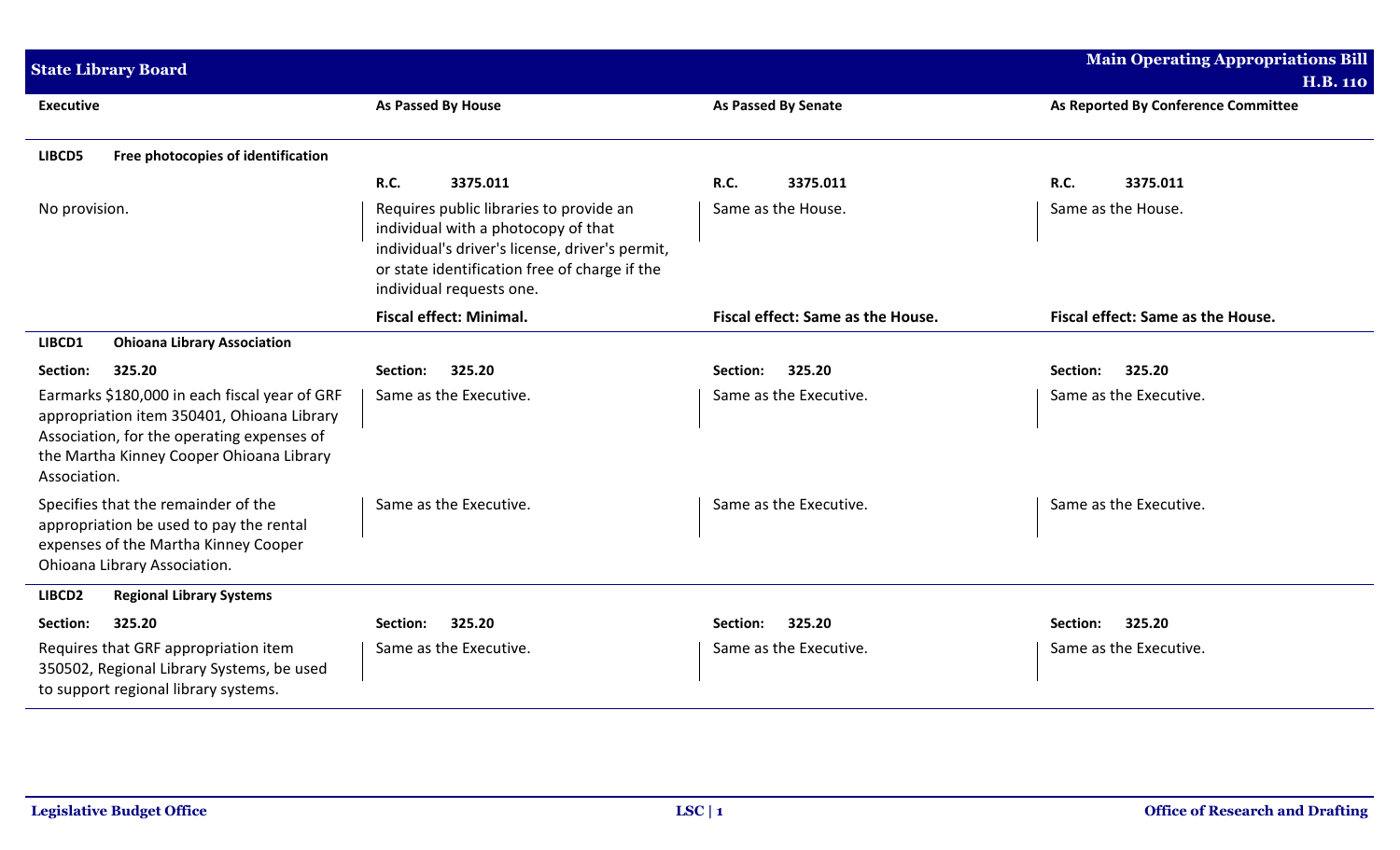| <b>State Library Board</b>                                                                                                                                                                                                                                                               |                        | <b>Main Operating Appropriations Bill</b><br><b>H.B. 110</b> |                                     |  |  |  |
|------------------------------------------------------------------------------------------------------------------------------------------------------------------------------------------------------------------------------------------------------------------------------------------|------------------------|--------------------------------------------------------------|-------------------------------------|--|--|--|
| <b>Executive</b>                                                                                                                                                                                                                                                                         | As Passed By House     | <b>As Passed By Senate</b>                                   | As Reported By Conference Committee |  |  |  |
| <b>Ohio Public Library Information Network (OPLIN)</b><br>LIBCD3                                                                                                                                                                                                                         |                        |                                                              |                                     |  |  |  |
| 325.20<br>Section:                                                                                                                                                                                                                                                                       | 325.20<br>Section:     | 325.20<br>Section:                                           | 325.20<br>Section:                  |  |  |  |
| Requires that DPF Fund 4S40 appropriation<br>item 350604, Ohio Public Library<br>Information Network, be used for an<br>information telecommunications network<br>linking public libraries in the state.                                                                                 | Same as the Executive. | Same as the Executive.                                       | Same as the Executive.              |  |  |  |
| Permits the OPLIN Board of Trustees to<br>make decisions regarding the use of the<br>appropriation.                                                                                                                                                                                      | Same as the Executive. | Same as the Executive.                                       | Same as the Executive.              |  |  |  |
| Requires the OPLIN Board to research and<br>assist local libraries with regard to emerging<br>technologies and methods of controlling<br>access to obscene and illegal materials.<br>Requires the OPLIN director to provide<br>written reports related to these efforts upon<br>request. | Same as the Executive. | Same as the Executive.                                       | Same as the Executive.              |  |  |  |
| Requires OPLIN, INFOhio, and OhioLINK to<br>coordinate their purchases of electronic<br>databases.                                                                                                                                                                                       | Same as the Executive. | Same as the Executive.                                       | Same as the Executive.              |  |  |  |
| Requires the Director of OBM to transfer<br>\$3,689,788 cash in each fiscal year from the<br>Public Library Fund (Fund 7065) to the OPLIN<br>Technology Fund (Fund 4S40).                                                                                                                | Same as the Executive. | Same as the Executive.                                       | Same as the Executive.              |  |  |  |